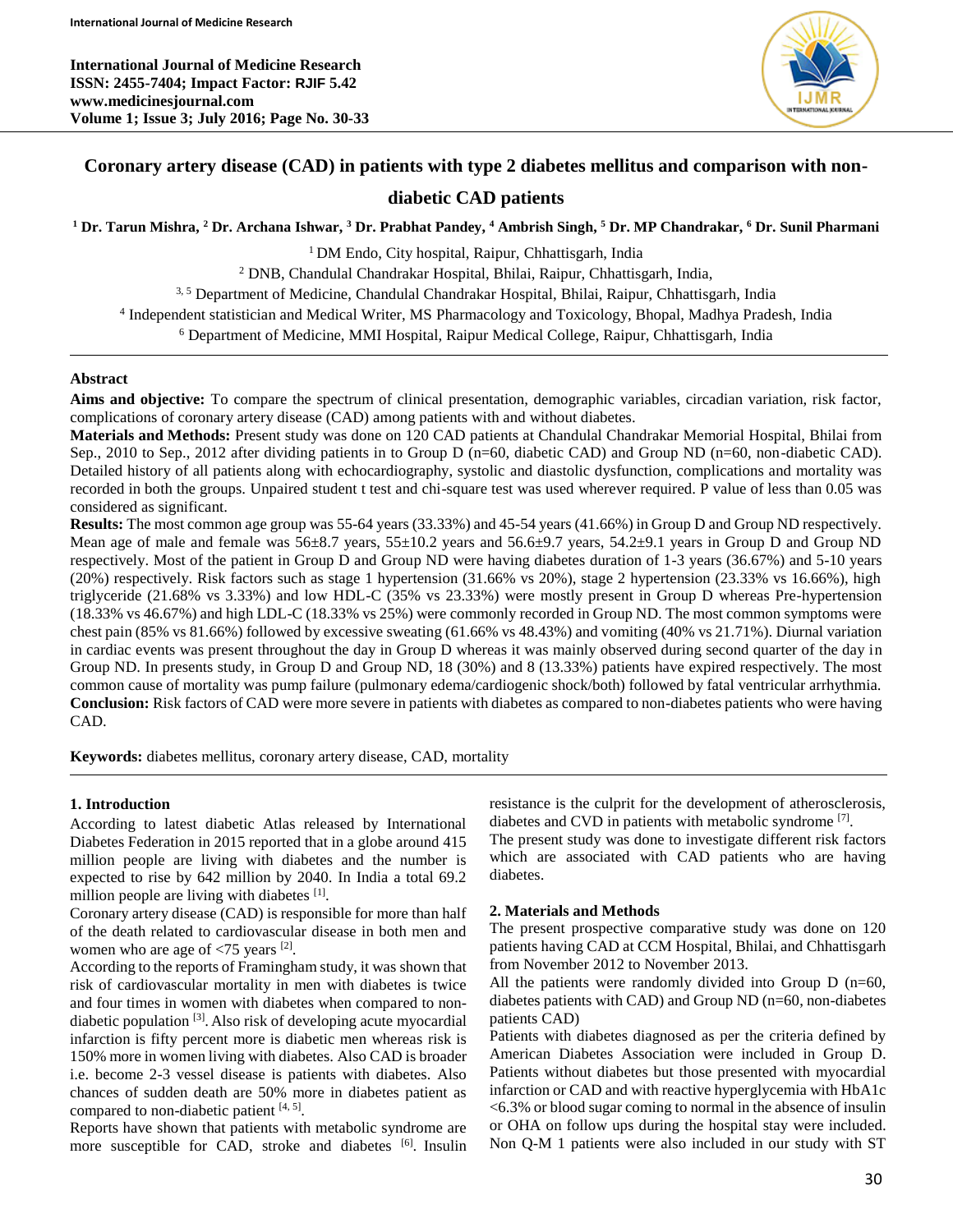depression and T inversion plus elevation in cardiac enzymes and typical chest pain.

Patients with fasting blood glucose <126 mg/dl, but >110 mg/dl, creatine kinase MB (CPK MB) at least four times of the upper limit of lab range and troponin t positive patients were excluded from the present study. Patients with  $\geq 1$  of following electrocardiographic changes; ST segment elevation of  $\geq 2$ mm (0.08 sec), from J point in  $\geq$  2 related electric field with typical evolutionary changes and/or presence of new pathologic Q waves in  $> 2$  related electric fields (for O-M.1.).

Blood pressure was categorized according to JNC-7 as optimal (<120, <80 mmHg), pre-hypertension (120-139, 80-89 mmHg), Stage 1 (140-159, 90-99 mmHg) and Stage 2 (>160, >100 mmHg). BP was measured with mercury BP apparatus and Phase V korokoff sound was taken as diastolic BP.

Patients was said to be smoker; if he/she regularly smokes  $\geq 5$ beedies/cigarettes per day and as ex-smoker; if he has left smoking  $\geq 1$  year.

Echocardiography was done with Ultramark-6 color Doppler echocardiography machine.

Following indices of dysfunction were observed:

- Systolic dysfunction; EF <50%, FS <26%, EPSS >7mm
- Diastolic dysfunction; A velocity >E, E/A ratio <1
- **•** Prolonged IVRT (time between aortic value closure and mitral value opening) (>110 msec.)
- Prolonged deceleration time  $(DT)$  ( $>240$  msec.)

Complications such as pump failure ( $LVF \pm$  cardiogenic shock), rhythm disturbances (ventricular/artrial) and co-morbid complication such as stroke were also recorded.

In present study, 24 hours of a day is divided in to 4 quarters viz. I (0.00-6.00 AM), II (6.00 AM -12.00 Noon), III (12.00 Noon-6.00 PM) and IV (6.00 PM –midnight)

All the data was analysed using IBM SPSS ver. 20 software. Data are expressed as mean± standard deviation (SD). Unpaired student t test and chi-square test was used wherever required. P value of less than 0.05 was considered as significant.

## **3. Results**

In present study most the patients in Group D were from the age group of 55-64 years [20 (33.33%)] whereas in Group ND most common age group was 45-54 years [25 (41.66%)]. There were 42 (70%) male and 18 (30%) female in Group D and 38 (63.33%) male and 22 (36.67%0 female in Group ND. Mean age of male and female was  $56\pm8.7$  years,  $55\pm10.2$  years and  $56.6\pm9.7$  years,  $54.2\pm9.1$  years in Group D and Group ND respectively.

Most of the patients in Group D were having diabetes duration of 1-3 years [22 (36.67%)] followed by 12 (20%) patients who had diabetes since 5-10 years (p>0.05). Mean duration of diabetes was  $5.01\pm3.8$  years. Mean duration of diabetes in male and female was  $4.91\pm3.9$  years and  $5.11\pm3.2$  years respectively  $(p>0.05)$ .

In Group D, majority of the patients [29 (48.33%)] were taking oral hypoglycemic agents (OHA) only followed by 14 (23.33%) patients who were taking insulin or combination of insulin and OHA. In Group D [9 (34.62%)] and Group ND [6 (40%)], calcium channel blocker was mostly used as anti-hypertensive drug.

In Group D and Group ND, 26 (43.3%) and 15 (25%) patients were hypertensive by history respectively. Out of that, in Group D, 11 (61.11%) female and 15 (39.47%) male was hypertensive whereas in Group ND, 7 (18.42%) male and 7 (31.81%) female were hypertensive.

Mean BMI among male and female of Group D was 25.0±3.0 kg/m2 and 25.8±3.40 kg/m2 respectively whereas in Group ND mean BMI among male and female was 22.12±3.10 kg/m2 and 25.92±2.24 kg/m2 respectively (p<0.001;between male of both the groups, p>0.05; between female of both the groups).

| <b>Parameter</b>                    | Group $D(n=60)$       | Group $ND$ $(n=60)$ | <b>P</b> Value |         |  |
|-------------------------------------|-----------------------|---------------------|----------------|---------|--|
|                                     | Chest pain            | 51 (85)             | 49 (81.66)     |         |  |
| Symptoms                            | Abdomen pain          | 6(10)               | 1(1.67)        |         |  |
|                                     | <b>Breathlessness</b> | 12(20)              | 5(8.35)        | < 0.001 |  |
|                                     | Vomiting              | 24 (40)             | 13 (21.71)     |         |  |
|                                     | Excessive sweating    | 37 (61.66)          | 29 (48.43)     |         |  |
|                                     | Syncope               | 2(1.66)             | 1(1.67)        |         |  |
|                                     | Palpitation           | 5(8.3)              | 3(5.01)        |         |  |
| Diurnal variation of cardiac events | First                 | 12(20)              | 5(8.30)        |         |  |
|                                     | Second                | 20 (33.33)          | 34 (56.66)     | < 0.05  |  |
|                                     | Third quarter         | 17(28.33)           | 14 (23.33)     |         |  |
|                                     | Fourth quarter        | 11 (18.34)          | 7(11.71)       |         |  |
| CAD                                 | Stable angina         | 33 (55)             | 40(66.66)      | < 0.001 |  |
|                                     | Unstable angina       | 17(28.34)           | 12(20)         |         |  |
|                                     | МI                    | 10(16.66)           | 8 (13.34)      |         |  |
| Habit                               | Smoking               | 21 (35)             | 21 (35)        | >0.05   |  |
|                                     | Tobacco chewing       | 5(8.3)              | 2(3.2)         |         |  |
|                                     | Both                  | 7(11.66)            | 12(20)         |         |  |
| <b>BMI</b> Variation                | Overweight            | 15(25)              | 15(25)         | >0.01   |  |
|                                     | Obese                 | 23 (38.66)          | 8 (13.34)      | < 0.001 |  |
|                                     | Ideal                 | 22 (36.66)          | 35 (58.45)     | < 0.001 |  |

**Table 1:** Distribution of patients according to different parameters

*Data is expressed as no of patients (%), CAD; coronary artery disease, BMI; body mass index, MI; myocardial infarction*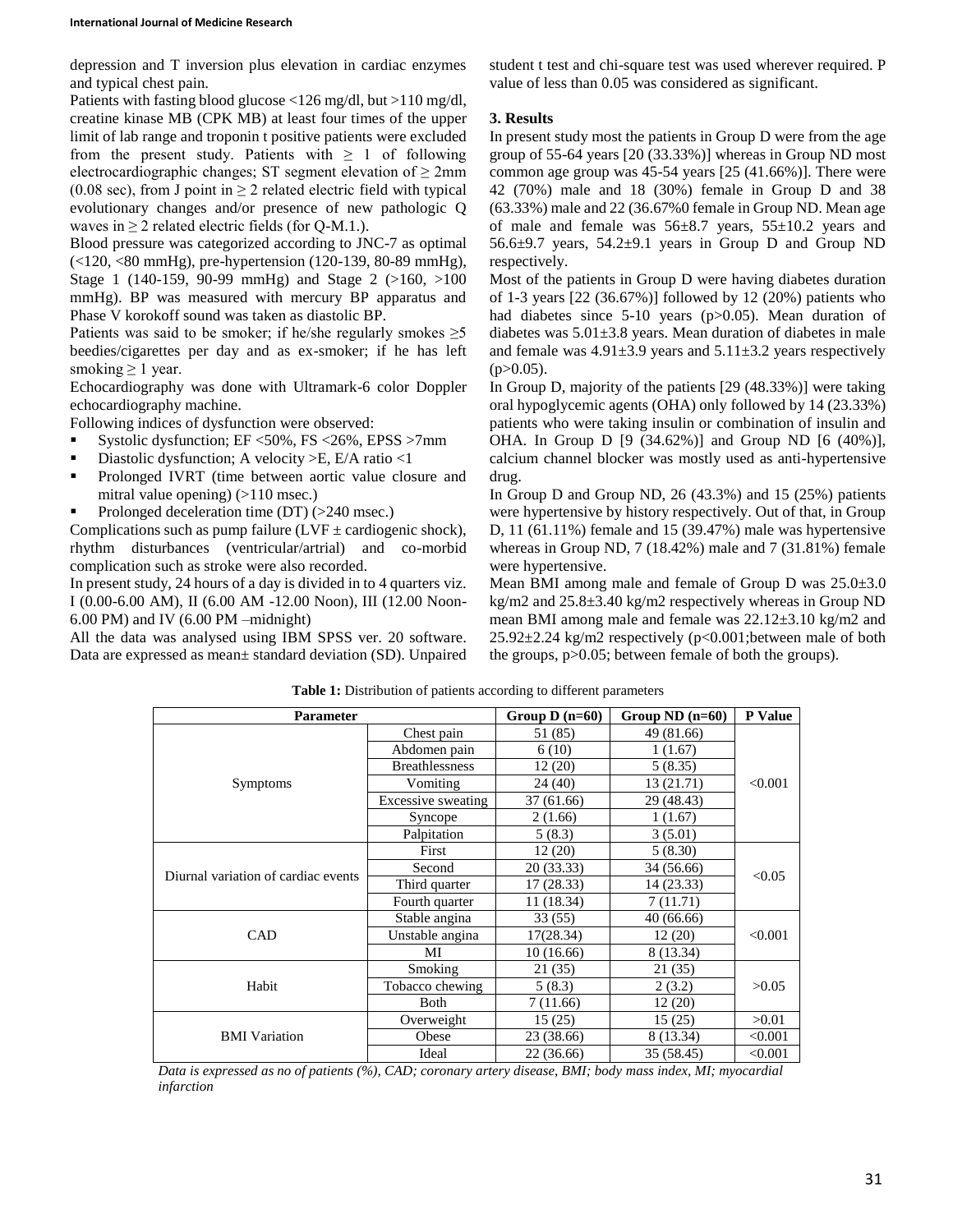| <b>Parameters</b>     |                                         | <b>Group D</b>   |                  |                  | <b>Group ND</b>   |                  |                  |
|-----------------------|-----------------------------------------|------------------|------------------|------------------|-------------------|------------------|------------------|
|                       |                                         | Male<br>$(n=42)$ | Female $(n=18)$  | Total            | Male<br>$(n=38)$  | Female $(n=22)$  | <b>Total</b>     |
| W/H ratio             | Normal                                  | 4(9.52)          | 2(11.11)         | 6(10)            | 1(2.63)           | 3(13.63)         | 4(6.67)          |
|                       | High                                    | 38 (90.48)       | 16 (88.88)       | 54 (90)          | 37 (97.37)        | 19 (86.36)       | 56 (93.33)       |
| Hypertension          | Normal $(<120/80)$                      | 13 (30.95)       | 3(16.66)         | 16 (26.66)       | 8 (21.05)         | 2(9.09)          | 10(16.67)        |
|                       | Pre-hypertension (120-139/80-89)        | 8 (19.04)        | 3(16.66)         | 11(18.33)        | 15 (39.47)        | 13 (59.09)       | 28 (46.67)       |
|                       | Stage 1 (140-159/90-99)                 | 12(28.57)        | 5(27.77)         | 19 (31.66)       | 9(23.68)          | 3(13.63)         | 12(20)           |
|                       | Stage 2 ( $\geq 160/ \geq 100$ )        | 9(21.42)         | 5(27.77)         | 14 (23.33)       | 6(15.78)          | 4(18.18)         | 10(16.66)        |
| $BP*$                 | Systolic (mmHg)                         | $139.5 \pm 25.2$ | $132.1 \pm 26.3$ | $135.8 \pm 25.3$ | $125.32 \pm 24.2$ | $124.4 \pm 21.2$ | 124.9±22.4       |
|                       | Diastolic (mmHg)                        | $85.6 \pm 13.8$  | $83.8 \pm 13.3$  | $84.7 \pm 13.2$  | $80.6 \pm 12.2$   | $80.4 \pm 14.3$  | $80.5 \pm 13.1$  |
| RBS#                  |                                         | 252.42±93.81     | $247 \pm 87.26$  | $249.7 \pm 92.6$ | 127.69±61.2       | 122.76±46.21     | $125.2 \pm 52.3$ |
| Lipid abnormality     | $TC$ ( $>200$ mg/dl)                    | 4(9.52)          | 4(22.22)         | 8 (13.33)        | 3(7.89)           | 5(22.72)         | 8 (13.23)        |
|                       | $TG \left( > 150 \text{ mg/dl} \right)$ | 8 (19.04)        | 5(27.77)         | 13 (21.68)       | 2(5.26)           | 0(0)             | 2(3.33)          |
|                       | $HDL-C$ (<40 md/dl)                     | 12 (28.57)       | 9(50)            | 21(35)           | 9(23.68)          | 5(22.72)         | 14 (23.33)       |
|                       | LDL-C $(>100 \text{ mg/dl})$            | 4(9.52)          | 7(38.88)         | 11(18.33)        | 8 (21.05)         | 7(31.81)         | 15(25)           |
| Cardiac function      | Normal                                  | 6(14.28)         | 2(11.1)          | 8 (13.33)        | 12(31.57)         | 5(22.72)         | 17 (28.33)       |
|                       | Abnormal                                | 10 (23.80)       | 5(27.77)         | 15(25)           | 10(26.31)         | 10(45.45)        | 20 (33.33)       |
| Systolic dysfunction  | Mild                                    | 10(23.80)        | 4(22.22)         | 14(23.5)         | 4(10.52)          | 3(13.63)         | 7(11.66)         |
|                       | Moderate                                | 4(9.52)          | 2(11.1)          | 6(10)            | 5(13.15)          | 2(9.09)          | 7(11.66)         |
|                       | Severe                                  | 4(9.52)          | 1(5.55)          | 5(8.33)          | 2(5.26)           | 0(0)             | 2(3.33)          |
| Diastolic dysfunction |                                         | 8 (19.04)        | 4(22.22)         | 12 (20.04)       | 5(13.15)          | 2(9.09)          | 7 (11.65)        |

**Table 2:** Showing different investigation between both the groups

*\*P<0.01, # not significant (intra group male and female), W/H; waist: hip ratio, BP; blood pressure, RBS; random blood sugar, p value of<0.05 is considered as significant*

Mean fasting blood sugar in male and female of Group D was  $172.6\pm54.7$  mg/dl and  $175.6\pm47.7$  mg/dl and mean post prandial blood sugar level was 248.32±58.2 mg/dl and 237,92±46.2 mg/dl respectively (p>0.05). In Group D, 13 (21.7%) patients had good glycemic control, 31 (51.64%) had poor glycemic control.



In presents study, in Group D and Group ND, 18 (30%) and 8 (13.33%) patients have expired respectively ( $p<0.05$ ).

**Fig 1:** Causes of mortality in both groups

## **4. Discussion**

CAD and silent ischemia are 2-4 times more common in patients with T2DM <sup>[8]</sup>. The chief reason of global mortality in diabetic patients is CAD as shown by different reports  $[6, 8]$ .

The most common presenting symptom was chest paid followed by vomiting in Group D (85% and 40% respectively) and Group ND (81.66% and 21.71% respectively).

Among Group D patients' cardiac events occurred uniformly during the day without any diurnal variation, whereas in Group ND events reached the highest point in late morning. A similar study done by Pandey *et al* on 120 CAD patients also reported that cardiac events were recorded more in patients with diabetes as compared to non-diabetic CAD patients [9].

Wilsonm *et al* performed a similar study on 116 CAD patients and reported that patients with diabetes had greater frequency of intra-ventricular conduction defects and expressions of left ventricular dysfunction as observed by electrocardiography. But in present study non-diabetes patients were diagnosed more with